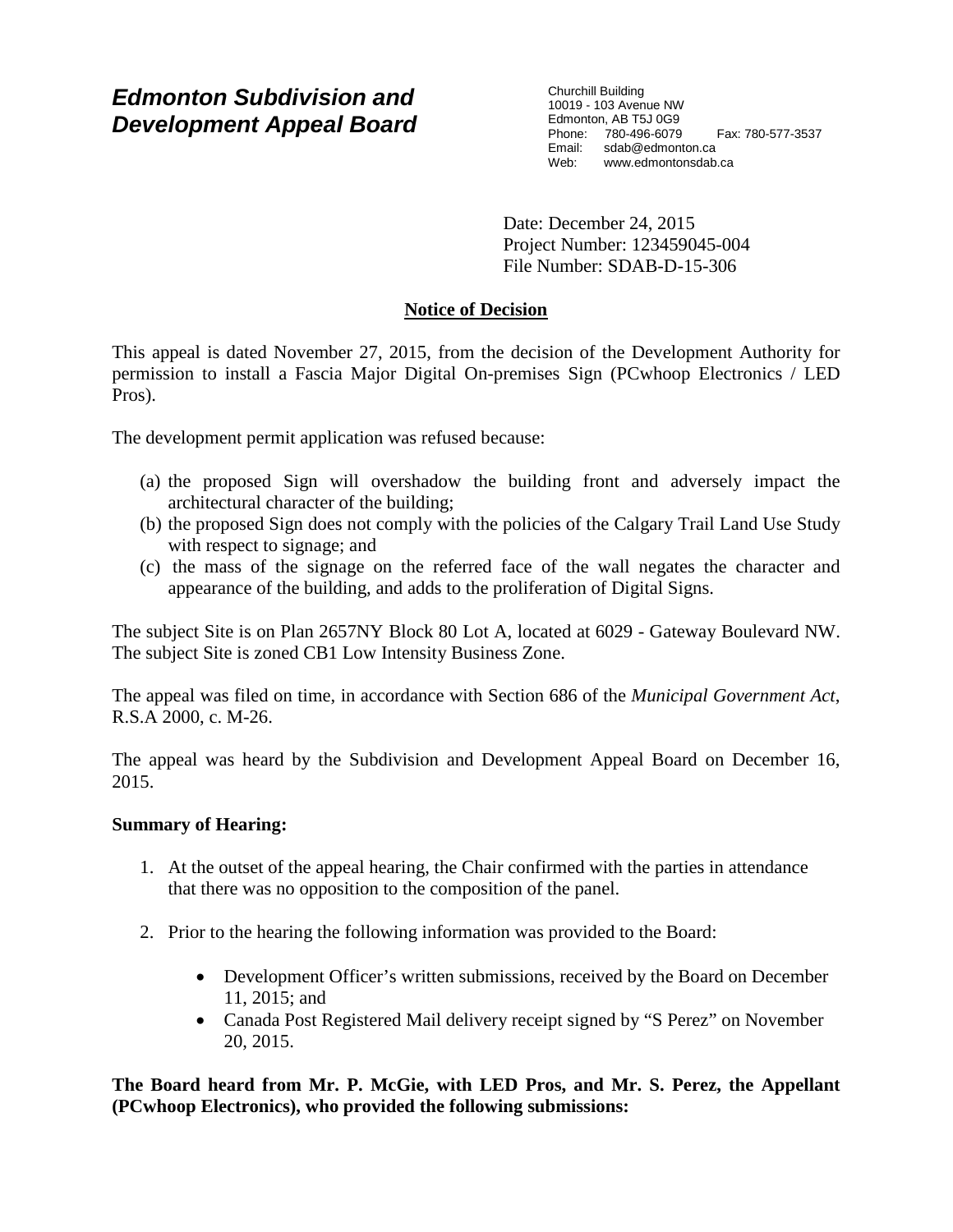- 3. They wanted to replace an existing backlit sign for the business with an LED sign.
- 4. Prior to putting up the sign, they contacted the City of Edmonton 311 information telephone line and were advised that if they were changing the existing sign to an LED sign, no new development permit was required.
- 5. Seven days later, they received a letter from the City of Edmonton advising that they required a permit for the new sign. They filed for the permit and were advised that the sign is a Major Digital Sign as defined in the *Edmonton Zoning Bylaw* ("the *Bylaw*").
- 6. They changed the sign to comply with what the City would permit, making the sign a Minor Digital Sign, the difference being that the new sign displays only words (as opposed to colourful images), and changes every seven seconds (rather than less than every six seconds).
- 7. They seek approval for a Minor Digital Sign and believe that because of the small size of the sign (one-fifth of the size of the nearest surrounding sign) and the fact that it only features words, not images, it fits within this definition.
- 8. When asked by the Board whether the sign fits within the architectural character of the adjacent buildings, they advised that the sign suits the look and feel of the area because it is located in a strip mall, there are similar Major and Minor backlit Signs down the street from their business (Calgary Trail), and they face an industrial area.
- 9. When asked if they received complaints about the sign from other tenants, they advised the Board that they had not received complaints, and in fact, they had been asked to build signs for other businesses in the area.

# **The Board heard from Mr. S. Ahuja, representing the Sustainable Development Department, who provided the following submissions:**

- 10. Mr. Ahuja confirmed that the original sign has been up for six years, existing without a development permit. He also confirmed that the City had received a complaint about the Appellants' sign.
- 11. There is a large, freestanding sign owned by Pattison located directly above the Appellants' sign, which was approved by the Subdivision and Development Appeal Board at an earlier date. Most of the other signs in the immediate area exist without permits.
- 12. The Appellants' sign was refused, in part, because the entire face of the building is covered by signs.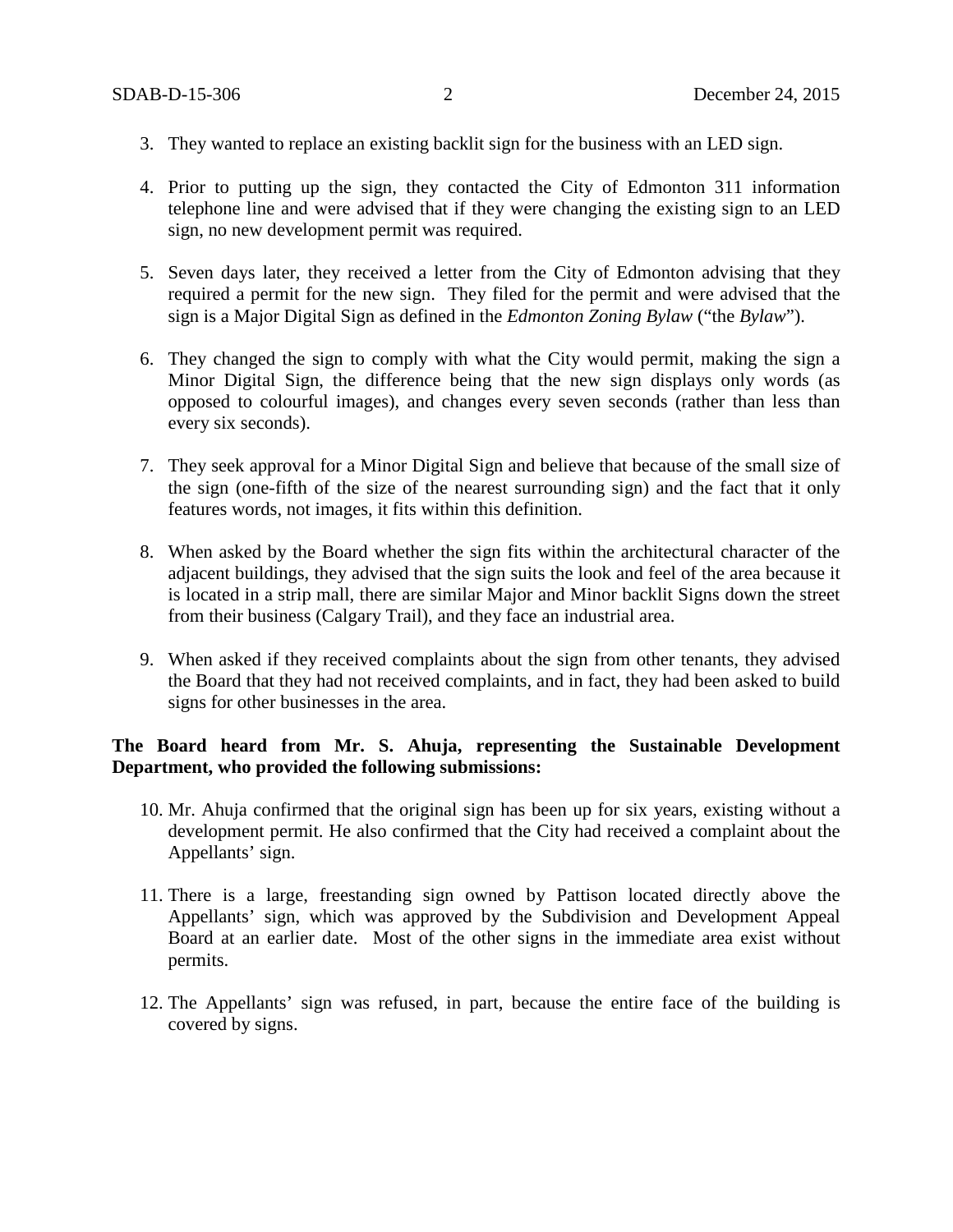- 13. When asked by the Board whether the fact that the Appellants seek a Minor Digital Sign (as opposed to a Major Digital Sign) changes his decision to refuse the development permit, Mr. Ahuja advised the Board that there is still too much signage relative to the size of the building, and they do not want to set a precedent of allowing every business to have a Minor Digital Sign.
- 14. Mr. Ahuja was asked to comment about whether or not he agreed with the notion that the Pattison sign is permitted, even though Pattison is not a tenant of the building, and that if one of the signs is going to be permitted, it seems that it should be the sign for the tenant business. Mr. Ahuja agreed, but reiterated that there are too many signs on the building; he acknowledged that had the Appellants applied for the development permit prior to the Pattison sign being approved by the Subdivision and Development Appeal Board, their sign would likely have been approved.

### **The Appellants provided the following submissions in rebuttal:**

15. The sign owned by Pattison is an off-premises sign and Pattison is not a tenant of the building. They are a business in the lot and should be able to promote their business. They rely on their sign to bring in additional business and will suffer undue hardship if the Board refuses the development permit.

### **Decision:**

The appeal is **ALLOWED** and the decision of the Development Authority is **REVOKED**. The development is **GRANTED** as applied for to the Development Authority.

### **Reasons for Decision:**

The Board finds the following:

- 1. Minor Digital On-premises Signs are a Discretionary Use in the Low Intensity Business Zone (CB1). The Board notes that this application was originally for a Major Digital Fascia On-premises Sign. The applicant, at the beginning of this appeal, requested that it be changed to a Minor Digital On-premises Sign, and the Board has considered the proposed development as such.
- 2. The Development Officer confirmed that the proposed sign complies with all regulations in the *Edmonton Zoning Bylaw* with the possible exception of Section 59.2(6), which states that:

For all Sign Applications, the Development Officer shall have regard for the scale and architectural character of the building and the land use characteristics of surrounding development. The Development Officer shall refuse any Sign Application that may adversely impact the amenities or character of the Zone.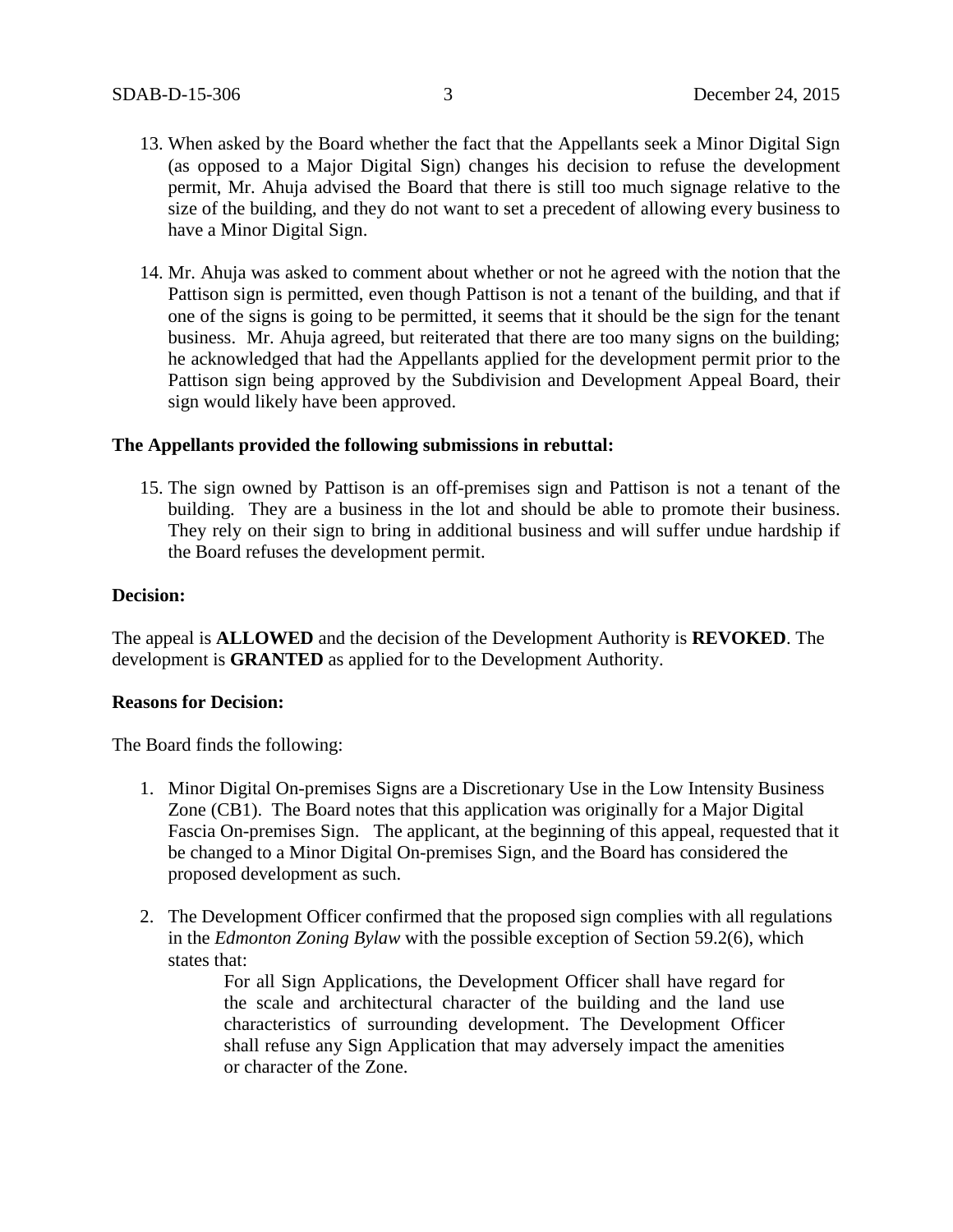- 3. The issue before the Board is whether or not the proposed sign, as a discretionary use, should be allowed, given its potential affect on the surrounding land uses, and, similarly, whether or not the sign will be at odds with the scale and architectural character of the building and land use characteristics of the surrounding development.
- 4. The building that the proposed sign is on is a single story, cinder block painted commercial strip mall. The proposed sign is 0.86 m tall, and 5.12 m long, which is smaller than many of the other fascia and freestanding signs on the building and in the general area.
- 5. In addition, the sign does not project above the roofline of the single story building, and is linear in nature, which matches the linear nature of the single story strip mall. The Board finds, therefore, that the sign is in keeping with the architectural character of the building. As for the surrounding land uses, the Development Officer acknowledged that the area has many similar signs, and accordingly this sign is characteristic of the neighbourhood.
- 6. For those reasons, the Board finds that the proposed sign is in accordance with Section 59.2(6), and is a proper discretionary use for the area.
- 7. The Development Officer also made reference to the Calgary Trial Land Use Study. First, the Board notes that the Calgary Trail Land Use Study does not actually forbid Fascia On-premises Signs. In fact, it encourages the replacement of old signs with newer signs. It does discourage the development of freestanding "billboards", but the present application is for a Fascia On-premises Sign, which would not be considered a "billboard".
- 8. Further, the Calgary Trial Land Use Study is not a statutory plan within the definition of the *Municipal Government Act*. Section 616(dd) of the *Municipal Government Act*  defines statutory plans as "an intermunicipal development plan, a municipal development plan, an area structure plan and an area redevelopment plan adopted by a municipality under Division 4". The Calgary Trial Land Use Study does not meet the above definition. Not only is it not a statutory plan within the meaning of the *Municipal Government Act*, it is not a Bylaw of the City of Edmonton either, being approved by a council resolution on September 11, 1984.
- 9. Section 687(3) of the *Municipal Government Act* sets out the documents that this Board must comply with; it does not list any document class that would include a document such as the Calgary Trial Land Use Study. The Board finds that the proposed development is in compliance with and is not at odds with any statutory plan as defined within the *Municipal Government Act*. As a result, and given the Board's finding that the proposed development does not constitute a use incompatible with the neighbouring land uses, the appeal is allowed and the development is granted.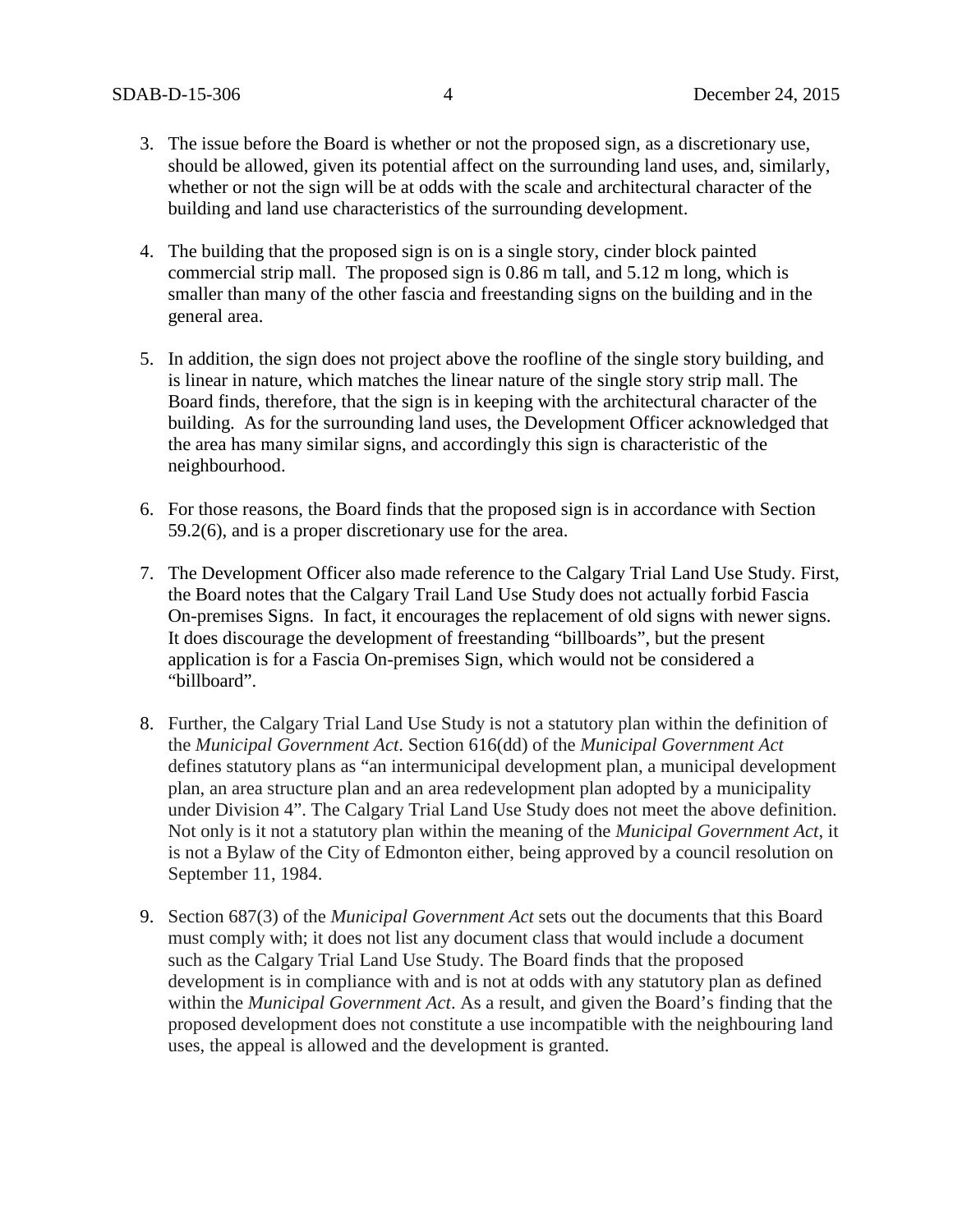### **Important Information for the Applicant/Appellant**

- 1. This is not a Building Permit. A Building Permit must be obtained separately from the Sustainable Development Department, located on the  $5<sup>th</sup>$  Floor, 10250 – 101 Street, Edmonton.
- 2. Obtaining a Development Permit does not relieve you from complying with:
	- a) the requirements of the *Edmonton Zoning Bylaw*, insofar as those requirements have not been relaxed or varied by a decision of the Subdivision and Development Appeal Board,
	- b) the requirements of the *Alberta Safety Codes Act*,
	- c) the *Alberta Regulation 204/207 – Safety Codes Act – Permit Regulation*,
	- d) the requirements of any other appropriate federal, provincial or municipal legislation,
	- e) the conditions of any caveat, covenant, easement or other instrument affecting a building or land.
- 3. When an application for a Development Permit has been approved by the Subdivision and Development Appeal Board, it shall not be valid unless and until any conditions of approval, save those of a continuing nature, have been fulfilled.
- 4. A Development Permit will expire in accordance to the provisions of Section 22 of the *Edmonton Zoning Bylaw, Bylaw 12800*, as amended.
- 5. This decision may be appealed to the Alberta Court of Appeal on a question of law or jurisdiction under Section 688 of the *Municipal Government Act*, R.S.A. 2000, c. M-26. If the Subdivision and Development Appeal Board is served with notice of an application for leave to appeal its decision, such notice shall operate to suspend the Development Permit.
- 6. When a decision on a Development Permit application has been rendered by the Subdivision and Development Appeal Board, the enforcement of that decision is carried out by the Sustainable Development Department, located on the 5th Floor, 10250 – 101 Street, Edmonton.

*NOTE: The City of Edmonton does not conduct independent environmental checks of land within the City. If you are concerned about the stability of this property for any purpose, you should conduct your own tests and reviews. The City of Edmonton, when issuing a development permit, makes no representations and offers no warranties as to the suitability of the property for any purpose or as to the presence or absence of any environmental contaminants on the property.*

> Mr. I. Wachowicz, Chairman Subdivision and Development Appeal Board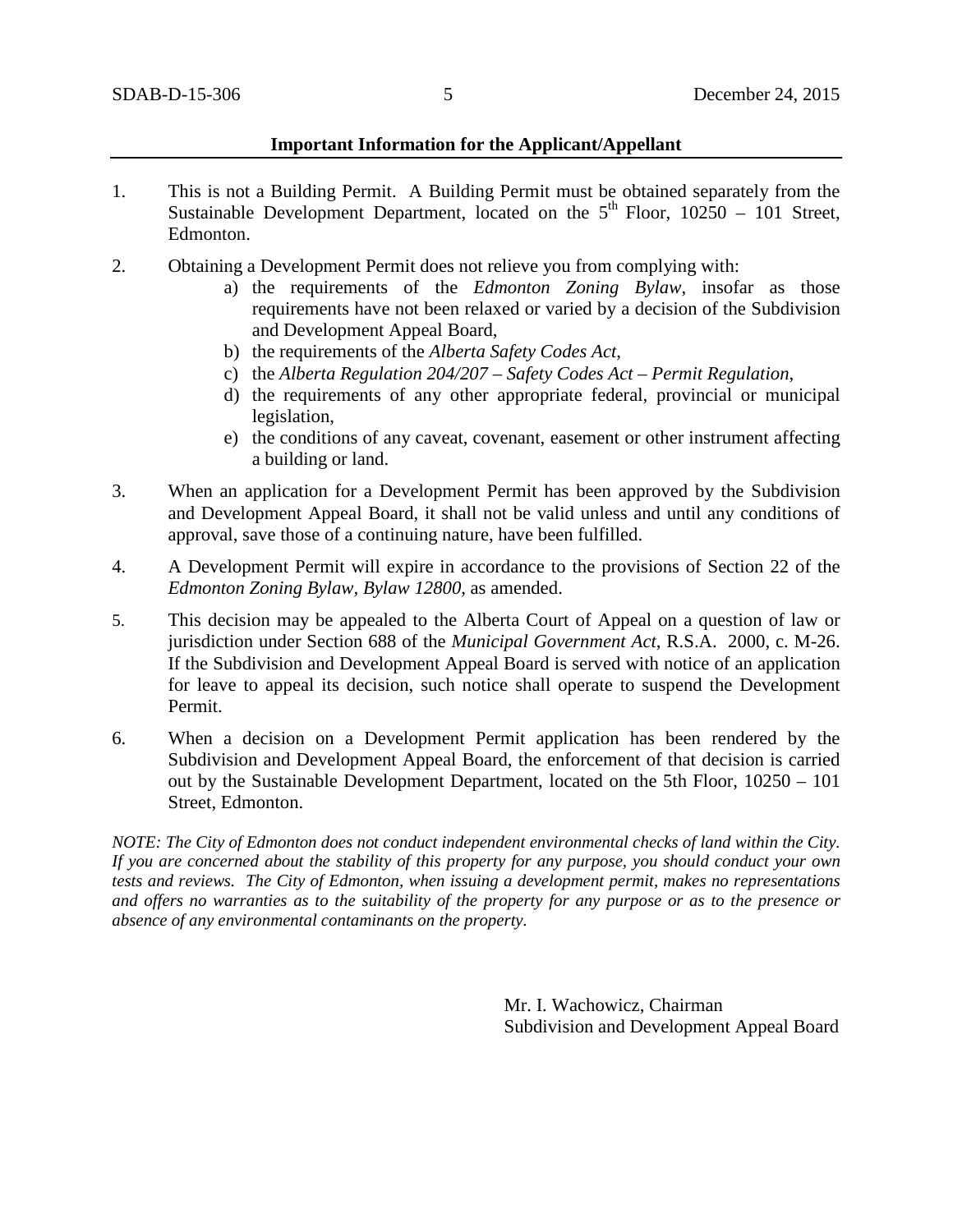# *Edmonton Subdivision and Development Appeal Board*

Churchill Building 10019 - 103 Avenue NW Edmonton, AB T5J 0G9 Phone: 780-496-6079 Fax: 780-577-3537 Email: sdab@edmonton.ca Web: www.edmontonsdab.ca

Date: December 24, 2015 Project Number: 160474324-004 File Number: SDAB-D-15-307

# **Notice of Decision**

This appeal is dated November 12, 2015, from the decision of the Development Authority for permission to replace a Roof Off-premises Sign with a roof mounted Minor Digital On-premises Off-premises Sign (1319416 ALBERTA LTD.).

The development permit application was refused because of an excess in the maximum allowed Floor Area for a Garage Suite.

The subject Site is located on Plan 209AN Block 28A Lot 17, located at 13315 - 126 Avenue NW. The subject Site is zoned IM Medium Industrial Zone.

The appeal was filed on time, in accordance with Section 686 of the *Municipal Government Act*, R.S.A 2000, c. M-26.

The appeal was heard on December 16, 2015.

# **Summary of Hearing:**

- 1. At the outset of the appeal hearing, the Chair confirmed with the parties in attendance that there was no opposition to the composition of the panel.
- 2. The Chair advised the Appellant, Mr. D. Gallo, that he gave him a legal opinion a couple of years ago and asked all parties, including the Development Officer, Mr. Ahuja, whether this raised any concerns with respect to bias or fairness. All parties agreed it did not.
- 3. Prior to the hearing the following information was provided to the Board:
	- Written submissions from the Appellant's legal counsel, Ms. J. Agrios, received by the Board on December 10, 2015;
	- Canada Post Registered Mail delivery receipt signed by "1319416 alberta ltd dominic gc", received by the Board on November 10, 2015;
	- Sign Combo Permit Application; and
	- Development Officer's Written Submissions, received by the Board on December 11, 2015.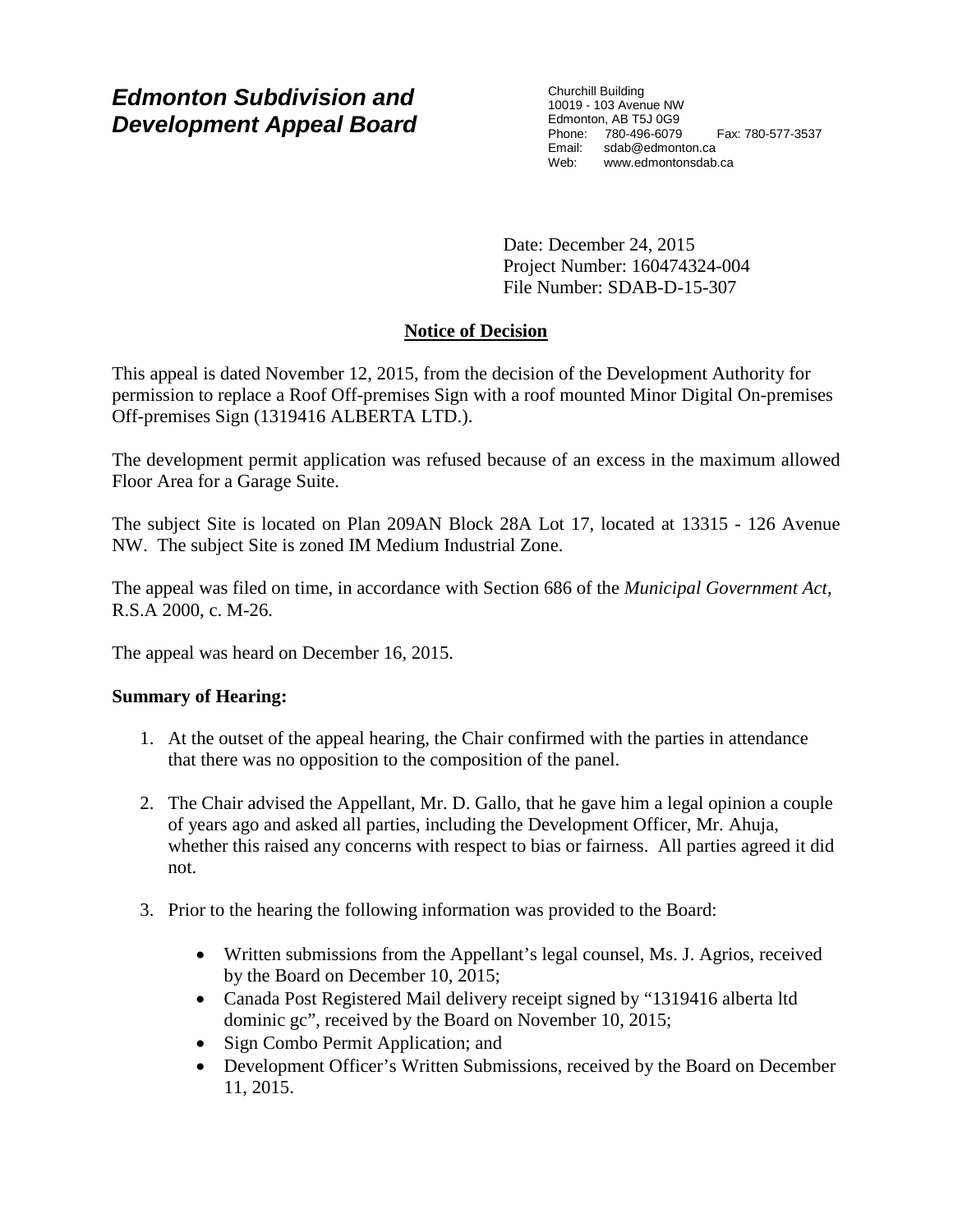# **The Board heard from Ms. J. Agrios, Counsel for the Appellant, who provided the following submissions:**

- 4. Ms. Agrios noted the proposed development was refused for five reasons. She addressed each reason as follows.
- 5. First, digital signs cannot be rooftop signs pursuant to the *Edmonton Zoning Bylaw*, so a variance is required. The Appellants already has a permit for a rooftop sign, but a variance is required to replace the existing sign with a digital sign. Ms. Agriod provided three examples of instances where the Board granted similar variances (SDAB-D-11-285; SDAB-D-14-038; SDAB-D-14-272).
- 6. Second, the proposed development exceeds the maximum height allowed under Schedule 59G.3(3)(g) of the *Edmonton Zoning Bylaw*. Ms. Agrios argued, however, that the Development Officer erred in calculating the maximum allowable height. She argued that because the proposed development is a rooftop sign, the maximum height allowed in the IM Medium Industrial Zone is 18 metres (Section 420.4(4)). She argued that the Appellants already have a permit for a sign that is 18 metres high, so they are actually proposing to lower the total height of the sign by three metres because the new, digital sign is only 15 metres high.
- 7. Third, the separation distance exceeds that allowed under the *Edmonton Zoning Bylaw*. If the size of the sign is reduced, the proposed development only requires a 200 metre separation distance from the next closest signs. She advised the Board that the closest sign is 367 metres away, and that there is a non-digital sign to the North of the proposed development. The Development Officer calculated the distance between the signs at 102 metres, which means that a variance is required.
- 8. Ms. Agrios argued that commuters driving along St. Albert Trail cannot view both signs at the same time and provided photographic evidence to that affect. She argued that unless someone was actively looking for the sign, they are unlikely to see it.
- 9. Fourth, with respect to the proposed development not being in keeping with the architectural character of the building, Ms. Agrios argued that there is "nothing architectural about [the building]" and it is a hodge podge of older, industrial buildings.
- 10. Finally, the proposed development was refused because the light emanating from the sign will impact properties located to the West and South of it. She argued that the building located to the West of the proposed development has no windows on it (it is a blank wall). The building to the South of the proposed development is an auto repair shop, which also does not have windows (just bays to move equipment in and out of the building).
- 11. Ms. Agrios noted there are no letters of objection to the proposed development. She provided a letter from the owner of the property to the East of the proposed development indicating that light emanating from the sign is a positive factor because it will project into a pitch black alley.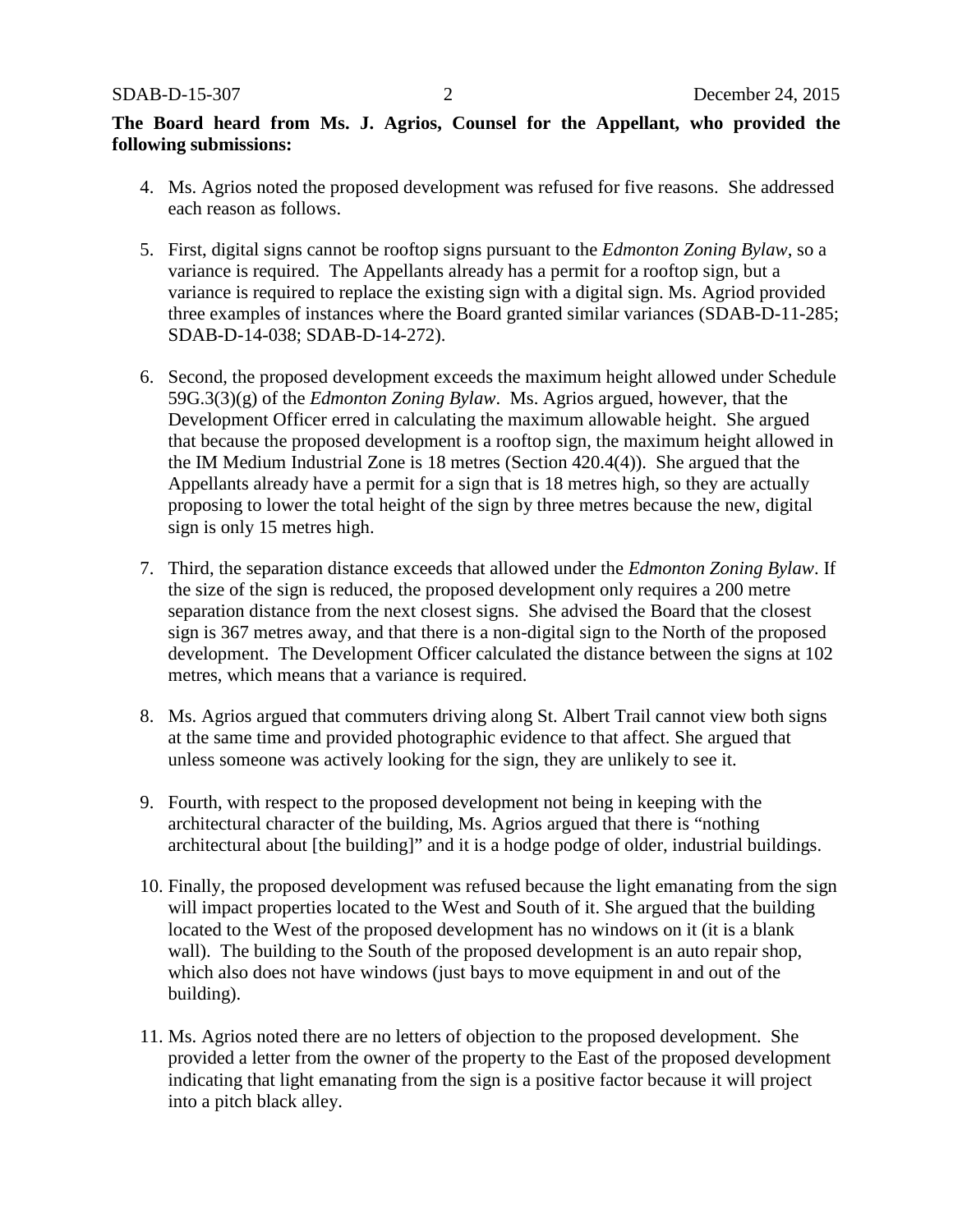- 12. Ms. Agrios advised the Board that the Appellants' preference is to have a pole-mounted sign, but they would settle for a smaller, roof-mounted sign if that is what the Board is prepared to grant.
- 13. When asked by the Board about whether the proposed sign is a rooftop sign, Ms. Agrios referred to the definition of "Roof Sign" in the *Edmonton Zoning Bylaw*, which states that a roof sign is "… any Sign erected upon, against, or above a roof, or on top of or above, the parapet of a building." She argued that if a roof sign means that it must be affixed to the building, there is no reason why the phrase "against or above" would be included in the definition.
- 14. When asked about the impact of Schedule 59G.3(3)(g) and the intent of concealing structural elements from view, Ms. Agrios argued that the pole mount sits behind the building and has less viewable structure than a sign that is affixed to the roof because the pole mount has one leg and the traditional sign has three legs.

## **The Board heard from Mr. S. Ahuja, representing the Department of Sustainable Development, who made the following submissions:**

- 15. Mr. Ahuja advised the Board that the original approved sign was 6.096 metres (Exhibit  $B$ ).
- 16. He advised the Board that Schedule 59G.3(6)(b) states that the maximum height for Minor Digital Off-premises Signs is eight metres. He referred to the definition of "Freestanding Sign" and argued that the proposed development as originally applied for is not a freestanding sign.
- 17. He advised the Board that there is a gas station and restaurant nearby, both of which will be adversely affected by the light of the sign.
- 18. He advised that the three signs approved by the Subdivision and Development Appeal Board in the past (referred to by Ms. Agrios in her submissions) were all smaller than the proposed sign.
- 19. When asked by the Board whether there was any planning reason a variance should not be granted to allow the Appellants to have a Digital Roof Sign, Mr. Ahuja argued that the maximum height allowed for Roof Signs around the City is eight metres. The *Edmonton Zoning Bylaw* does not contemplate Digital Roof Signs because the City wants to avoid having Digital Roof Signs.

### **Ms. Agrios made the following submissions in rebuttal:**

20. Ms. Agrios disagrees with Mr. Ahuja about the specs of the sign that was previously approved.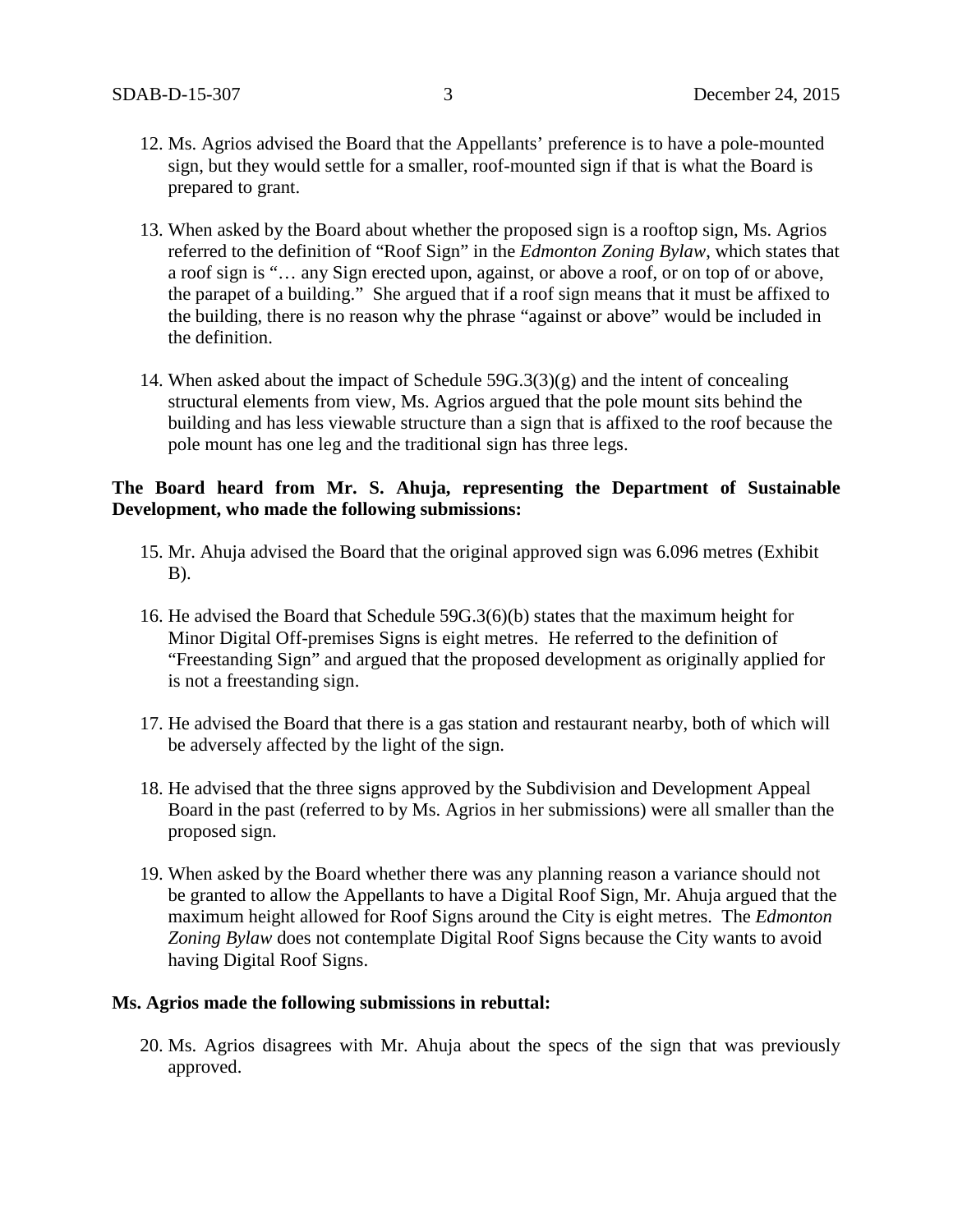- 21. With respect to whether or not the test for granting a variance has been met (whether the proposed development would unduly interfere with the amenities of the neighbourhood or materially interfere with or affect the use, enjoyment or value of neighbouring parcels of land), Ms. Agrios advised the Board that she did not hear those arguments presented to the Board, and that she only heard arguments about the size of the sign and the governing regulations.
- 22. When asked by the Board whether the arguments raised about the light from the sign having an impact on the nearby gas station and restaurant, Ms. Agrios argued that she found that argument strange, given that the gas station is completely lit up and has floodlights.
- 23. With respect to the fact that the *Edmonton Zoning Bylaw* does not contemplate Digital Rooftop Signs, Ms. Agrios agreed that the legislation is silent on this particular type of sign, but reiterated that Roof Signs can be up to 18 metres high and Digital Signs can be eight metres high.
- 24. When asked if it is feasible to lower the sign slightly so that it would not be substantially over the eight metre allowable height, Ms. Agrios argued that if there sign were lowered, it would not be visible from St. Albert Trail.

## **Decision:**

The appeal is **DENIED** and the decision of refusal of the Development Authority is **CONFIRMED.** 

## **Reasons for Decision:**

The Board finds the following:

- 1. This is an appeal from a refusal by the Development Authority for an application to replace a roof Off-premises Sign with one roof mounted Minor Digital On-premises Offpremises Sign.
- 2. The sign combo permit application submitted by the Appellant clearly checks off that it is a Minor Digital Sign, that it will be used for both On- and Off-premises copy, and that it is a Roof Sign.
- 3. There is no use classification in the *Edmonton Zoning Bylaw* for a "roof digital sign". There are however, two discretionary use classes in the IM Medium Industrial Zone, which describe the proposed development being Roof On-premises Signs and Roof Offpremises Signs.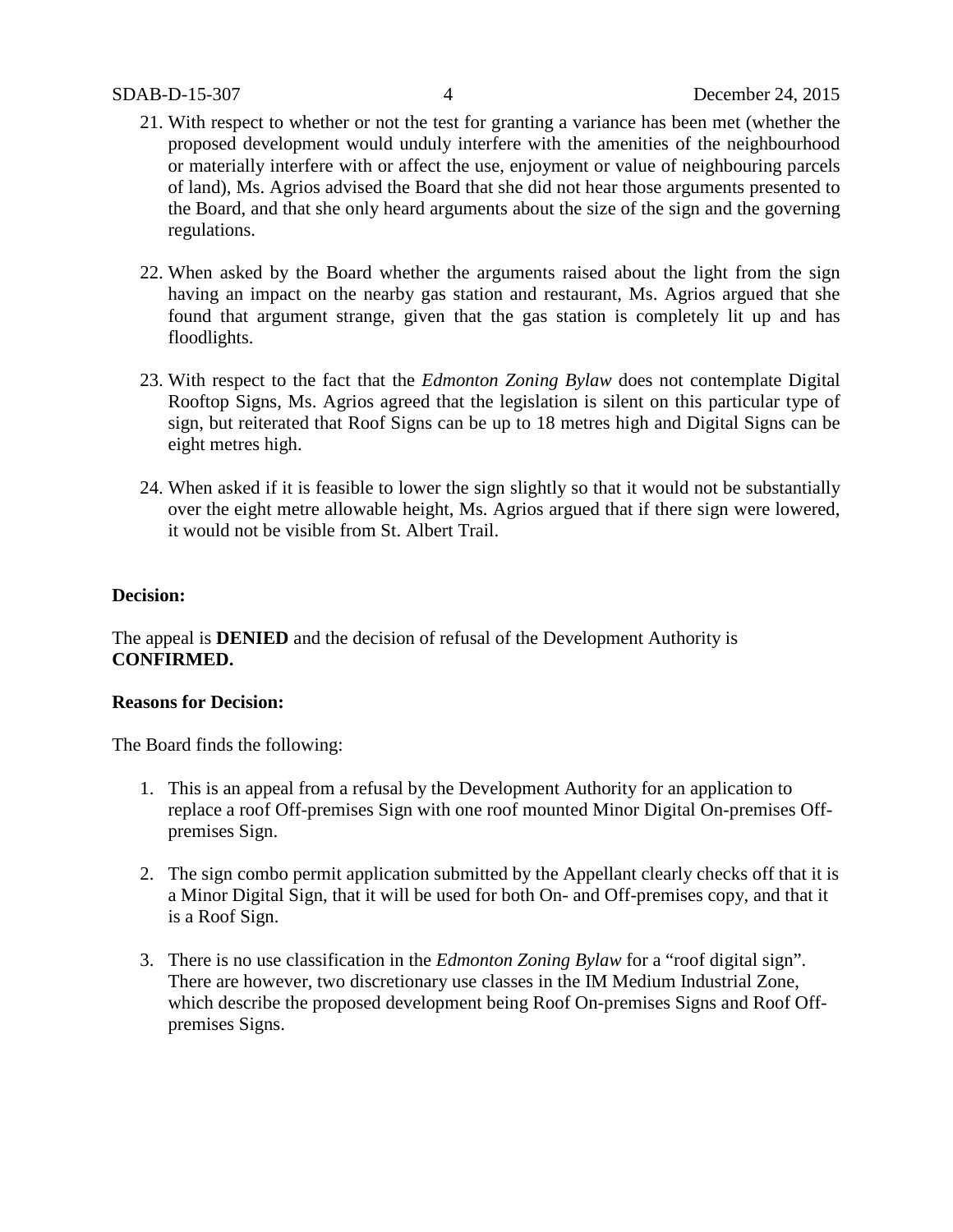- 4. The Board notes that there is no Use class for a Roof On-premises Off-premises Sign. One reason for this could be the existence of Section 59.2(15) which states "Major Digital Signs, Minor Digital On-premises Signs, Minor Digital Off-premises Signs, and Minor Digital On-premises Off-premises Signs shall not be Roof Signs, Projecting Signs or Temporary Signs."
- 5. The *Edmonton Zoning Bylaw* clearly contemplates that signs mounted on the roof of the building are not going to be digital and will have static copy.
- 6. Accordingly, the Board will consider the regulations pertaining to Roof Signs and Minor Digital On-premises Off-premises Signs when disposing of this appeal.
- 7. The first reason for refusal from the Development Authority relates to Section 59.2(15) as cited above. The Appellant conceded that the proposed sign was not in accordance with this provision and accordingly, requested a variance.
- 8. The Board declines to waive the requirements of Section 59.2(15) of the Edmonton Zoning Bylaw, and declines to exercise its discretion to grant these discretionary uses.
- 9. In the IM Medium Industrial Zone, the *Edmonton Zoning Bylaw* requires digital signs to be no greater than eight metres in height, pursuant to Schedule 59G.3(6)(b).
- 10. The Application received by the Development Authority and refused by it on November 5, 2015, was for a Digital Sign mounted on top of the roof of a building with a total height of 18 metres. Although the Appellant indicated that it may be willing to live with a sign 15 metres in total height, the Board notes that what was applied for and what is under appeal is a refusal for an 18 metre structure.
- 11. The Board notes the general purpose of the IM Medium Industrial Zone, as stated in Section 420.1, includes the sentence "any nuisance associated with such Uses should not generally extend beyond the boundaries of the Site."
- 12. The sign applied for is 18 metres in height and is 62.78 square metres in size. The Board finds that a digital sign of that height and size will more likely than not be visible for a radius extending far beyond not only the boundaries of the Site, but also the immediate neighbourhood.
- 13. The Appellant provided no evidence as to how far this sign would be visible. It is the Board's view that the impact of the sign, because of its height and size, will be felt beyond the 60 metre notification zone, and will potentially be negatively impactful on several number of neighbourhoods.
- 14. While that would be enough to dispose of the appeal, the Board notes that in Schedule 59G, all digital signs of all types are required to be no more than eight metres in height.